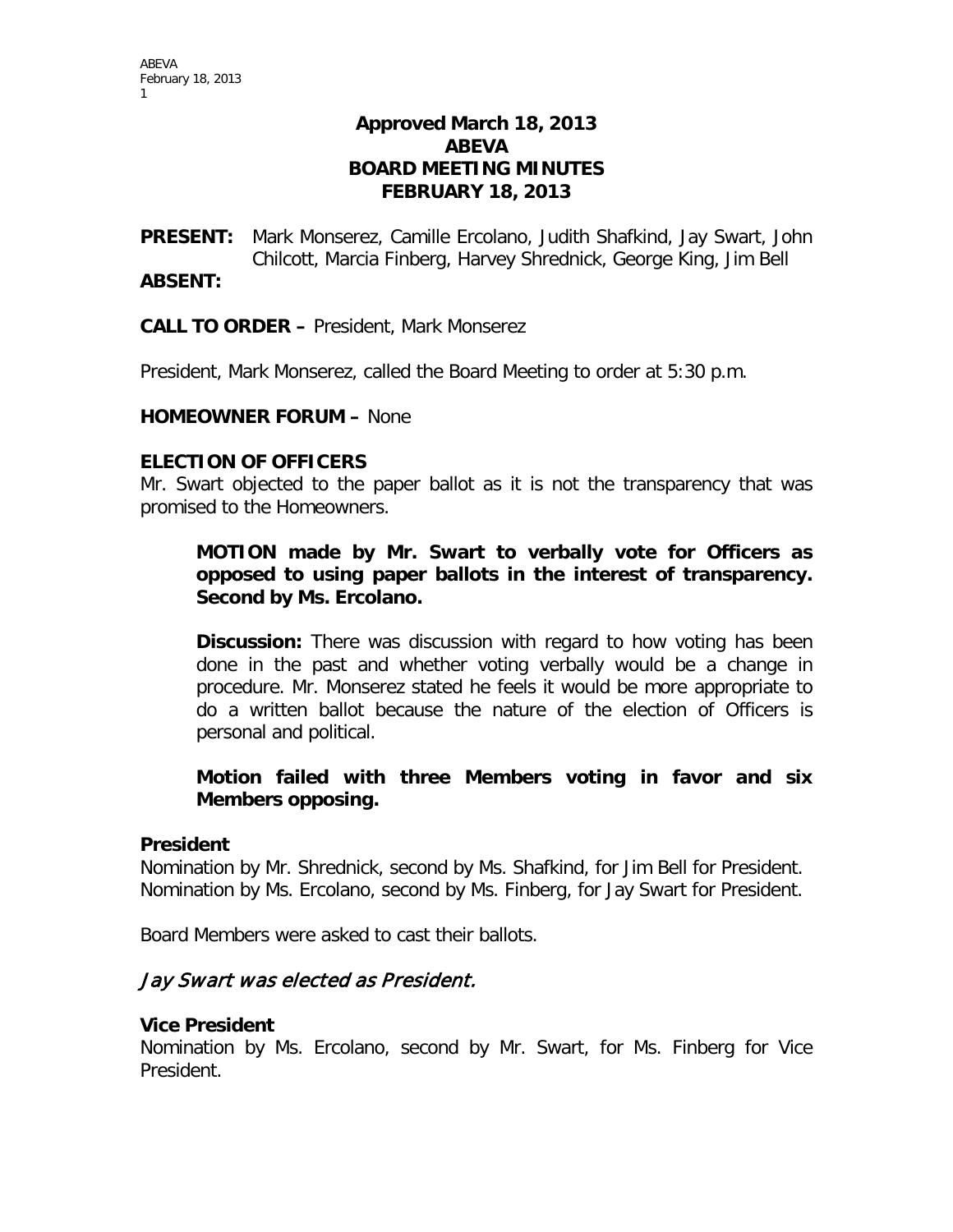ABEVA February 18, 2013 2

Nomination by Mr. Bell, second by Mr. Shrednick, for George King for Vice President.

Board Members were asked to cast their ballots.

# George King was elected as Vice President.

### **Secretary**

Nomination by Ms. Shafkind, second by Mr. Shrednick for Marcia Finberg for Secretary.

# Marcia Finberg was elected as Secretary by acclamation.

# **Treasurer**

Nomination by Mr. Monserez, second by Ms. Ercolano, for Ms. Shafkind for Treasurer.

# Judith Shafkind was elected as Treasurer by acclamation.

# **ANNUAL MEETING COMMENTS**

Board Members felt the Annual Meeting went well, however it is important to schedule a date where there is not so much competition from other events.

It was suggested the Annual Meeting be mentioned in two Briefs in a row prior to the Meeting so Homeowners are reminded of the date.

Mr. King stated the Meeting should be very carefully planned with established time limits for the various reports, Homeowner Forum, etc.

Mr. King further stated there was a lot of time spent on the Police, and this should probably be shorter. It was pointed out, however, the residents in attendance were very interested in what was said by Commander Gardner.

Mr. Monserez stated he had briefly talked to Joy Mee and Michael Kesselman about their concerns. They may be presenting their concerns to the Board at a later time.

# **ANNUAL MEETING MINUTES – REVIEW**

Minutes were reviewed and will be distributed to all Homeowners for approval at next year's Annual Meeting.

# **APPROVAL OF MINUTES**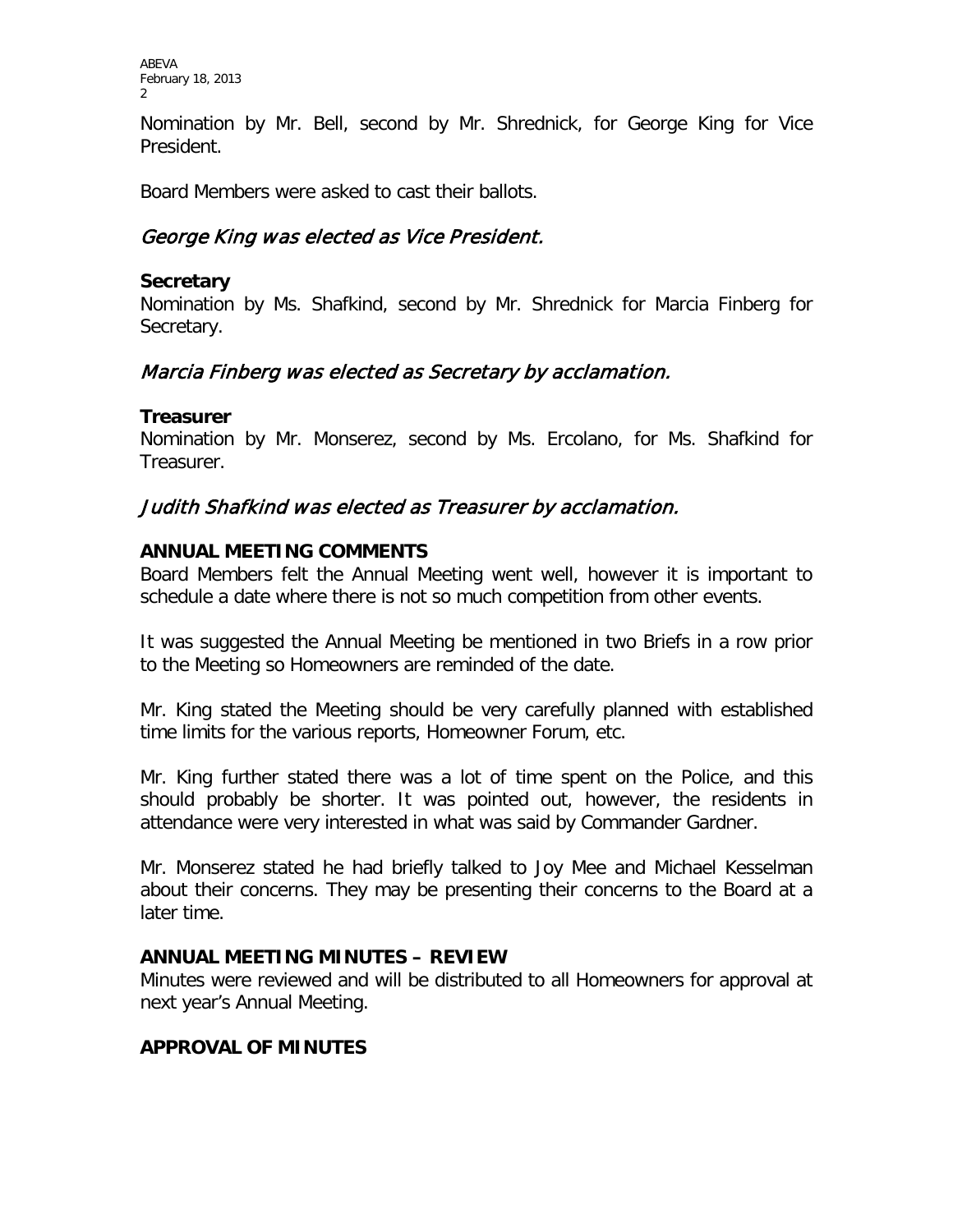ABEVA February 18, 2013 3

> **MOTION made by Ms. Ercolano to approve the Minutes of the January Meeting with the correction of the spelling of her name. Mr. King seconded. Motion carried unanimously.**

#### **APPOINTMENT OF COMMITTEE MEMBERS**

Board Members selected the Committees they want to serve on. Homeowners who have expressed an interest will be contacted to see if they are willing to serve.

### **Architectural**

George King, Chair Mark Monserez Judith Shafkind Gene Grady Jim Roberts

### **Nominating**

**MOTION made by Ms. Shafkind, second by Mr. Swart, to delete the Nominating Committee. Motion carried unanimously.**

#### **Landscape**

Jay Swart Marcia Finberg Camille Ercolano

### **Security**

Camille Ercolano Jay Swart George King

### **Newsletter**

Marcia Finberg Judith Shafkind

### **Legal**

Mark Monserez Jim Bell Harvey Shrednick

### **Hotel Liaison**

Mark Monserez Jay Swart Harvey Shrednick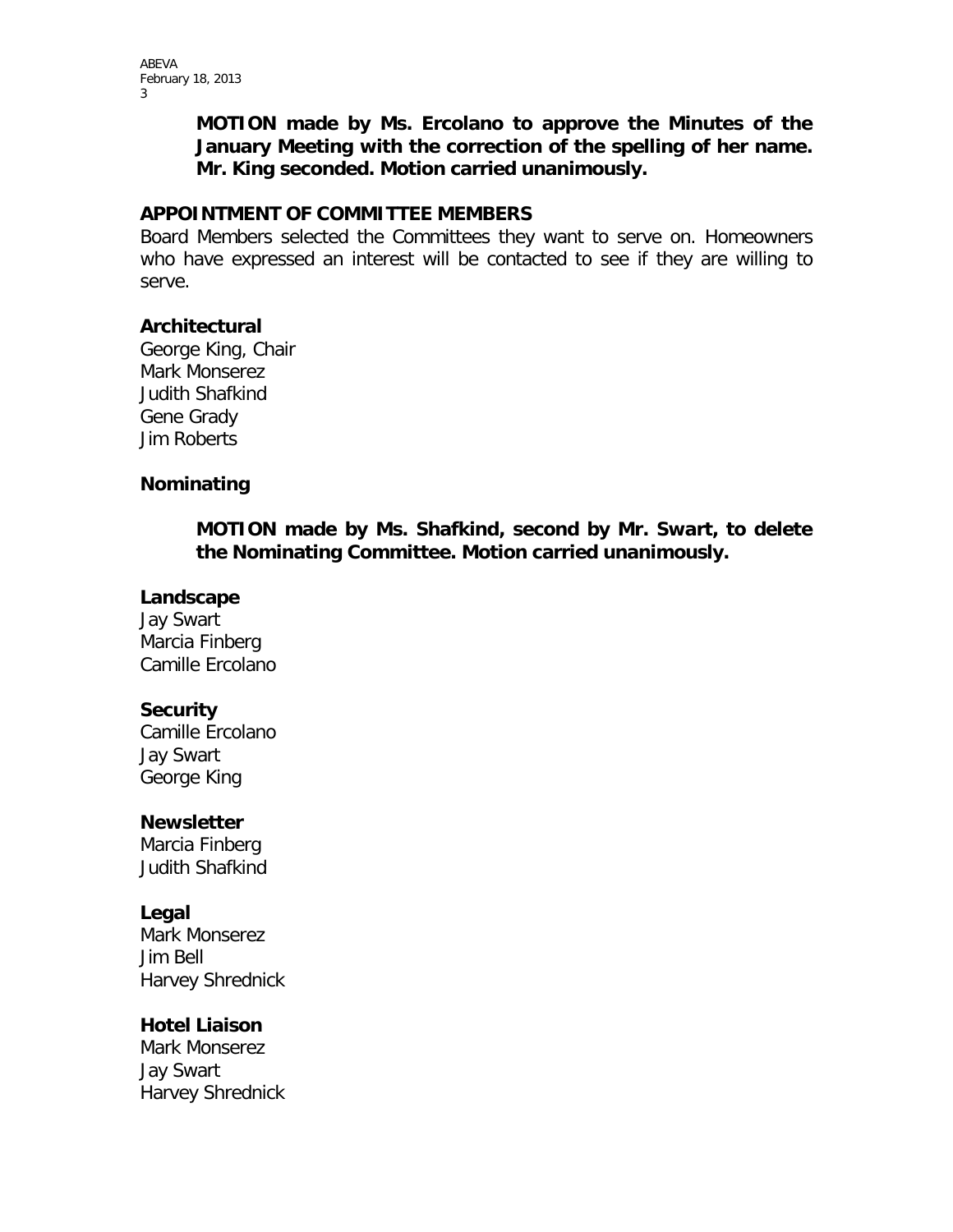ABEVA February 18, 2013 4

Judith Shafkind Camille Ercolano

#### **Employee Review**

Judith Shafkind John Chilcott Jay Swart Marcia Finberg

#### **Finance**

Judith Shafkind Mark Monserez Marcia Finberg

#### **FINANCIAL**

As of the end of January 2013 there is \$88,000.00 in Accounts Receivable, however the majority of this is due from Northern Roads.

### **MOTION made by Ms. Shafkind, second by Mr. Shrednick, to accept the January financials as presented. Motion carried unanimously.**

#### **COMMITTEE REPORTS**

**CEVPC:** Mr. Swart reported there will be a 224 unit apartment building on Georgia and  $24<sup>th</sup>$ . The builder will also pay to modify the park.

Bob Franks, an ABEVA resident, is a developer and will be building unique, carriage-house apartments on Morton.

In response to a question from Mr. Shrednick, it was stated the apartments at 26<sup>th</sup> and Camelback (Alliance Residential) do not look as indicated on the plans. Rentals will run from \$1,200.00 to \$1,600.00.

**Security:** Mr. Swart had forwarded a letter from a resident (Steven James Goodhue) who reported an intoxicated person ended up on his property. Mr. Swart drafted a letter which was forwarded on to attorney Scott Carpenter for modification. Mr. Goodhue believes the occupant of his residence suffered as a result of the Resort over-serving. He had further indicated he was not satisfied with the response he got from the Resort.

Mr. Swart suggested each Board Member should have a key to the office. He will get the keys made tomorrow.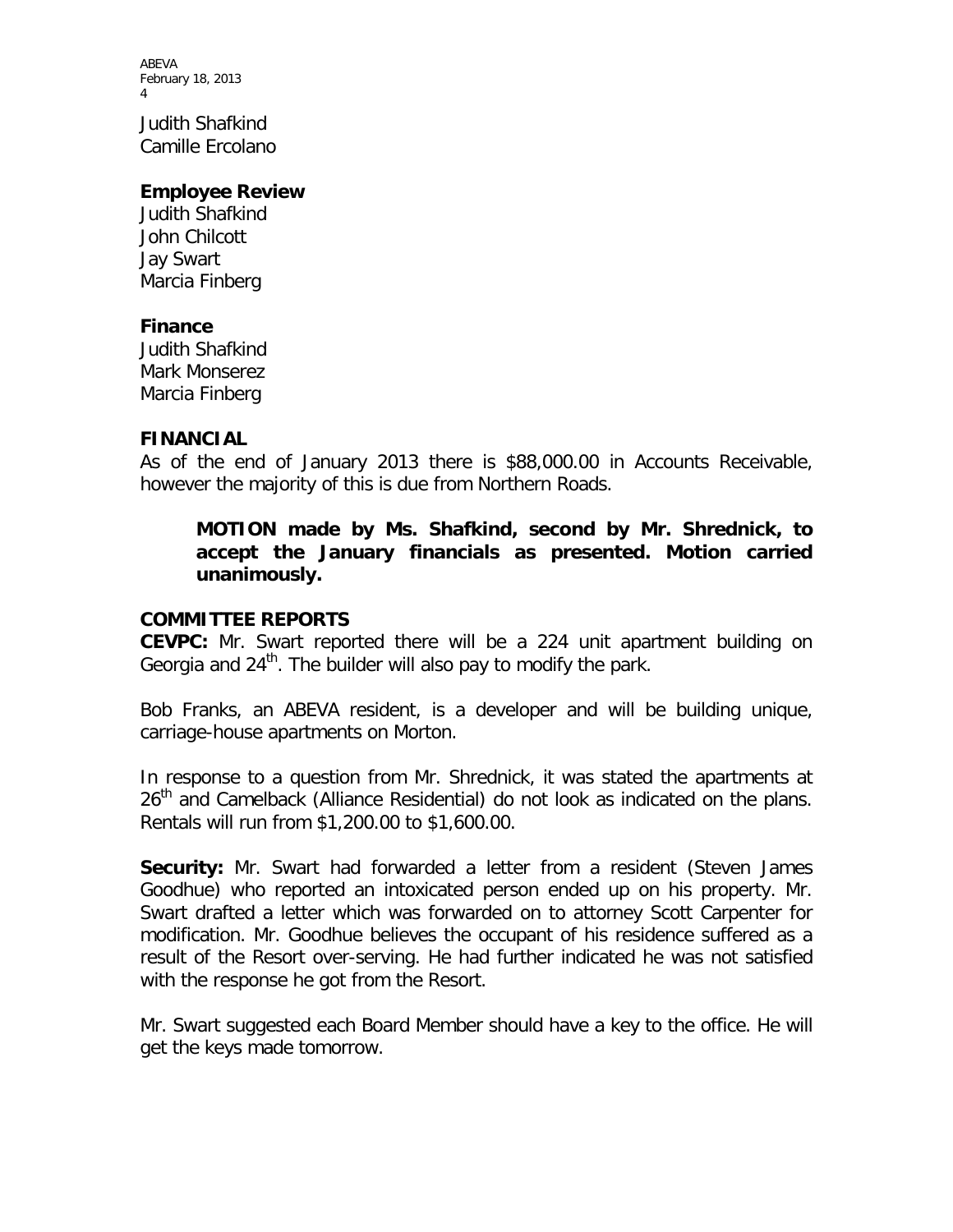The people at Meridian are very happy; the copper thieves were convicted and will serve hefty prison sentences. Richard did a great job handling this issue.

**Landscape:** Ms. Ercolano stated it has been determined to wait to interview landscape companies after the new Manager has been hired. There is concern Valley Crest is not servicing the property according to schedule (they are on-site Monday, Wednesday, and Friday).

Legal: Board Members have been given a copy of the letter from Scott Carpenter with regard to the use of the Circle.

# **BOARD DECISIONS**

**BAP Luncheon Reminder:** Mr. Swart will be attending this luncheon at the Adobe Club. He will send information out by email.

**Financial Review:** Ms. Shafkind distributed copies of the Annual Review.

**Credit Card:** Ms. Ercolano stated there is an ABEVA charge card with Roberta Peterson's name on it. The bank should be contacted, the card cancelled, and a new card obtained.

# **NEW BUSINESS**

**Water Issues:** Ms. Finberg will be calling IACA; this issue is tabled for the next Meeting.

**57 Thunderbird Trail:** There is nothing the Association can do about this.

**Computer Issues:** Ms. Finberg stated there are problems with the computer system. A new operating system is needed and the hardware should be updated. The person repairing the computers has not been resolving the issues. The TOPS system also needs some upgrades. Mr. Shrednick stated the computer issues should be addressed after the new Manager is hired as his/her input is important.

Mr. Swart stated someone should be asked to come in to verify no one has remote access. Ms. Shafkind stated she has someone who could possibly help.

# **MOTION made by Mr. Monserez to hire a new IT consultant at a cost not to exceed \$150.00 per hour. Second by Ms. Ercolano. Motion carried unanimously.**

# **Title**

There was discussion with regard to the Title for the temporary person. Office Coordinator was selected.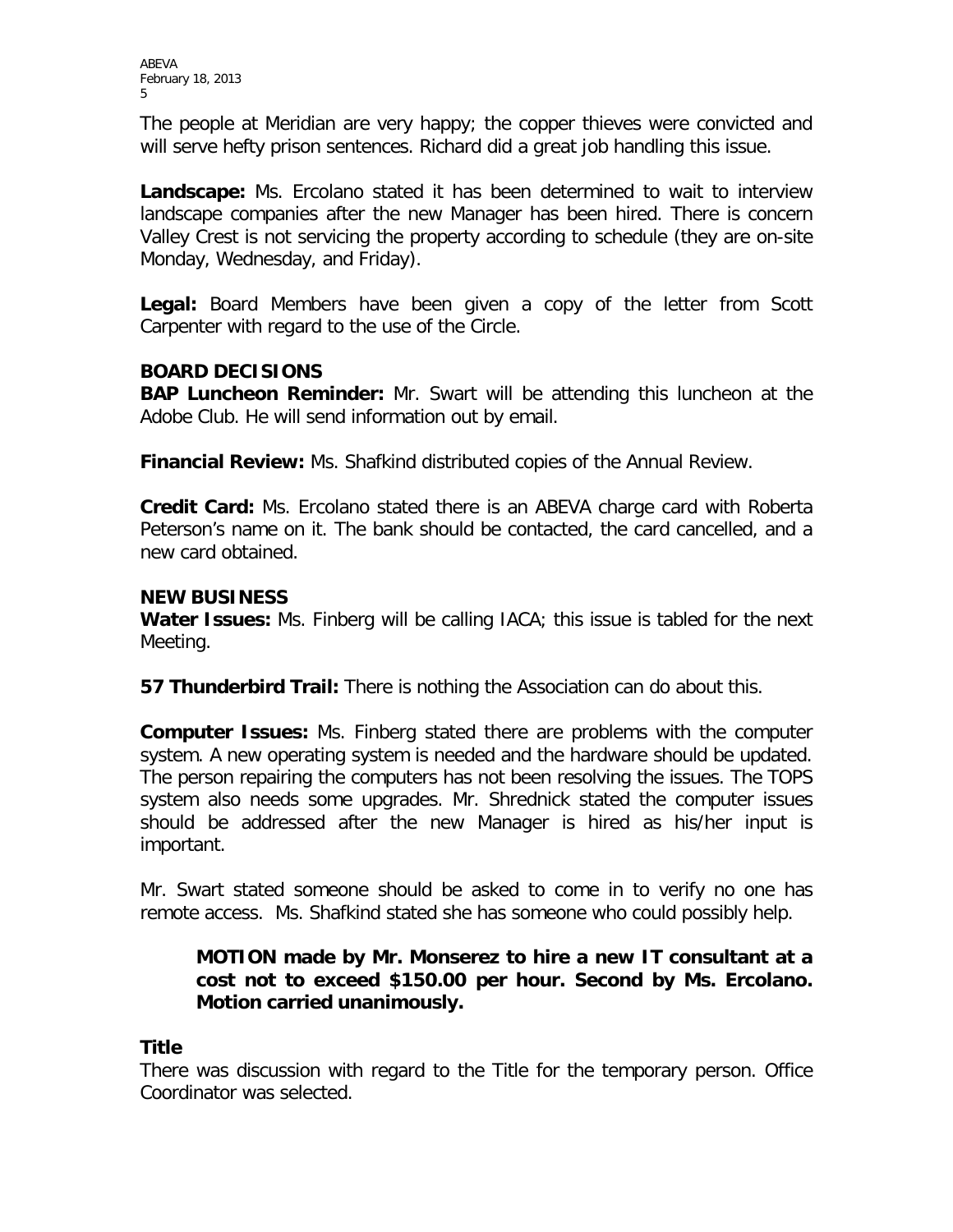#### **Bundle Phones with Internet**

It was determined this will be decided on at a later time.

There being no further business to come before the Board, the Meeting was adjourned to Executive Session at 7:02 p.m.

Respectfully submitted, Jody Brown, Recording Secretary **MINUTES & MORE**